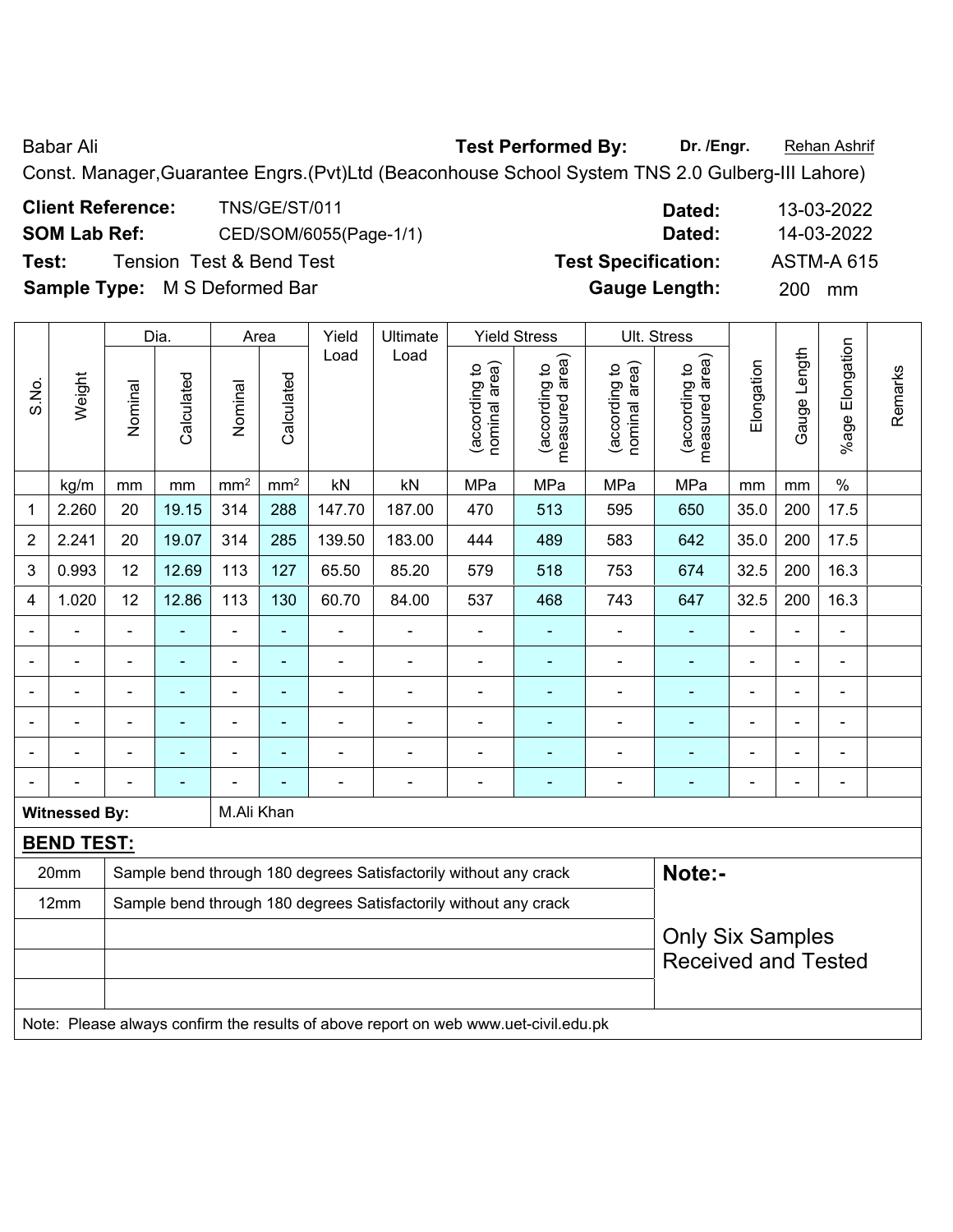Engr. Javed Asad **Test Performed By:** Dr. /Engr. **SAsad Ali Gillani** Collection Association Collection Association

CRE JIP Consultants.(Const.of Jalapur Irrigation Canal and Its System)(No.JIP/WkS/ICB/P2)

|                      | <b>Client Reference:</b> | JIPIC/TECH/CRE/P2/64                |                            | <b>SOM Lab</b><br>Ref:                 | 6051 (Page-1/1) |
|----------------------|--------------------------|-------------------------------------|----------------------------|----------------------------------------|-----------------|
| Dated:               | 10-03-2022               |                                     |                            | Dated:                                 | 14-03-2022      |
| Test:                |                          | <b>Tension Test &amp; Bend Test</b> | <b>Test Specification:</b> | <b>ASTM-A-615</b><br>Deformed Bar (SGI |                 |
| <b>Gauge Length:</b> |                          | inch                                | <b>Sample Type:</b>        | Steel)                                 |                 |

|                |                          |                | Dia.           |                          | Area            | Yield          | Ultimate                                                         |                                | <b>Yield Stress</b>             |                                | Ult. Stress                     |                |                |                          |         |
|----------------|--------------------------|----------------|----------------|--------------------------|-----------------|----------------|------------------------------------------------------------------|--------------------------------|---------------------------------|--------------------------------|---------------------------------|----------------|----------------|--------------------------|---------|
| S.No.          | Weight                   | Nominal        | Calculated     | Nominal                  | Calculated      | Load           | Load                                                             | nominal area)<br>(according to | measured area)<br>(according to | nominal area)<br>(according to | (according to<br>measured area) | Elongation     | Gauge Length   | %age Elongation          | Remarks |
|                | Ib/ft                    | $\#$           | in             | in <sup>2</sup>          | in <sup>2</sup> | Tons           | Tons                                                             | psi                            | psi                             | psi                            | psi                             | in             | in             | $\%$                     |         |
| 1              | 2.698                    | 8              | 1.005          | 0.79                     | 0.793           | 24.67          | 38.43                                                            | 68870                          | 68610                           | 107290                         | 106880                          | 1.10           | 8.0            | 13.8                     |         |
| $\overline{2}$ | 2.698                    | 8              | 1.005          | 0.79                     | 0.793           | 25.08          | 38.81                                                            | 70010                          | 69740                           | 108340                         | 107930                          | 1.00           | 8.0            | 12.5                     |         |
|                |                          |                |                | $\blacksquare$           | $\blacksquare$  |                |                                                                  | $\blacksquare$                 |                                 |                                | $\overline{\phantom{0}}$        | ۳              |                | $\overline{\phantom{a}}$ |         |
|                | ۳                        | $\blacksquare$ | $\blacksquare$ | ÷                        | ٠               | $\blacksquare$ | $\blacksquare$                                                   | $\overline{\phantom{a}}$       | ۰                               | $\blacksquare$                 | ۰                               | $\blacksquare$ | $\blacksquare$ | $\blacksquare$           |         |
| $\blacksquare$ | $\blacksquare$           | $\blacksquare$ | $\blacksquare$ | $\overline{\phantom{0}}$ | ٠               | $\blacksquare$ | $\blacksquare$                                                   | $\overline{\phantom{a}}$       | ٠                               | $\blacksquare$                 | $\blacksquare$                  | $\blacksquare$ | $\blacksquare$ | $\overline{\phantom{a}}$ |         |
|                | $\blacksquare$           | $\blacksquare$ |                | ÷                        | ۰               | $\blacksquare$ | $\blacksquare$                                                   | -                              | ۰                               | $\overline{\phantom{0}}$       | ۰                               | $\blacksquare$ | $\blacksquare$ | $\blacksquare$           |         |
|                |                          |                |                | ۰                        | ۰               | $\blacksquare$ | $\blacksquare$                                                   | -                              | ٠                               | $\overline{\phantom{0}}$       | $\overline{a}$                  | $\blacksquare$ |                | $\blacksquare$           |         |
| $\blacksquare$ | $\blacksquare$           | $\blacksquare$ | ٠              | ÷                        | ٠               | $\blacksquare$ | $\blacksquare$                                                   | $\blacksquare$                 | ٠                               | $\blacksquare$                 | ۰                               | $\blacksquare$ | $\blacksquare$ | $\blacksquare$           |         |
|                | $\overline{\phantom{0}}$ | $\blacksquare$ |                | ۰                        | ٠               | $\blacksquare$ | $\overline{\phantom{0}}$                                         | $\blacksquare$                 | $\overline{\phantom{0}}$        | $\overline{\phantom{a}}$       | $\blacksquare$                  | $\blacksquare$ | $\blacksquare$ | $\overline{\phantom{a}}$ |         |
|                | $\blacksquare$           | $\blacksquare$ | $\blacksquare$ | ä,                       | ٠               | $\blacksquare$ | $\blacksquare$                                                   | ÷,                             | ٠                               | $\blacksquare$                 | $\blacksquare$                  | $\blacksquare$ | $\blacksquare$ | $\blacksquare$           |         |
|                |                          |                |                |                          |                 |                |                                                                  |                                |                                 |                                |                                 |                |                |                          |         |
|                | <b>BEND TEST:</b>        |                |                |                          |                 |                |                                                                  |                                |                                 |                                |                                 |                |                |                          |         |
|                | #8                       |                |                |                          |                 |                | Sample bend through 180 degrees Satisfactorily without any crack |                                |                                 |                                | Note:-                          |                |                |                          |         |
|                |                          |                |                |                          |                 |                |                                                                  |                                |                                 |                                |                                 |                |                |                          |         |
|                |                          |                |                |                          |                 |                |                                                                  |                                |                                 |                                | <b>Only Three Samples</b>       |                |                |                          |         |
|                |                          |                |                |                          |                 |                |                                                                  |                                |                                 |                                | <b>Received and Tested</b>      |                |                |                          |         |
|                |                          |                |                |                          |                 |                |                                                                  |                                |                                 |                                |                                 |                |                |                          |         |

Note: Please always confirm the results of above report on web www.uet-civil.edu.pk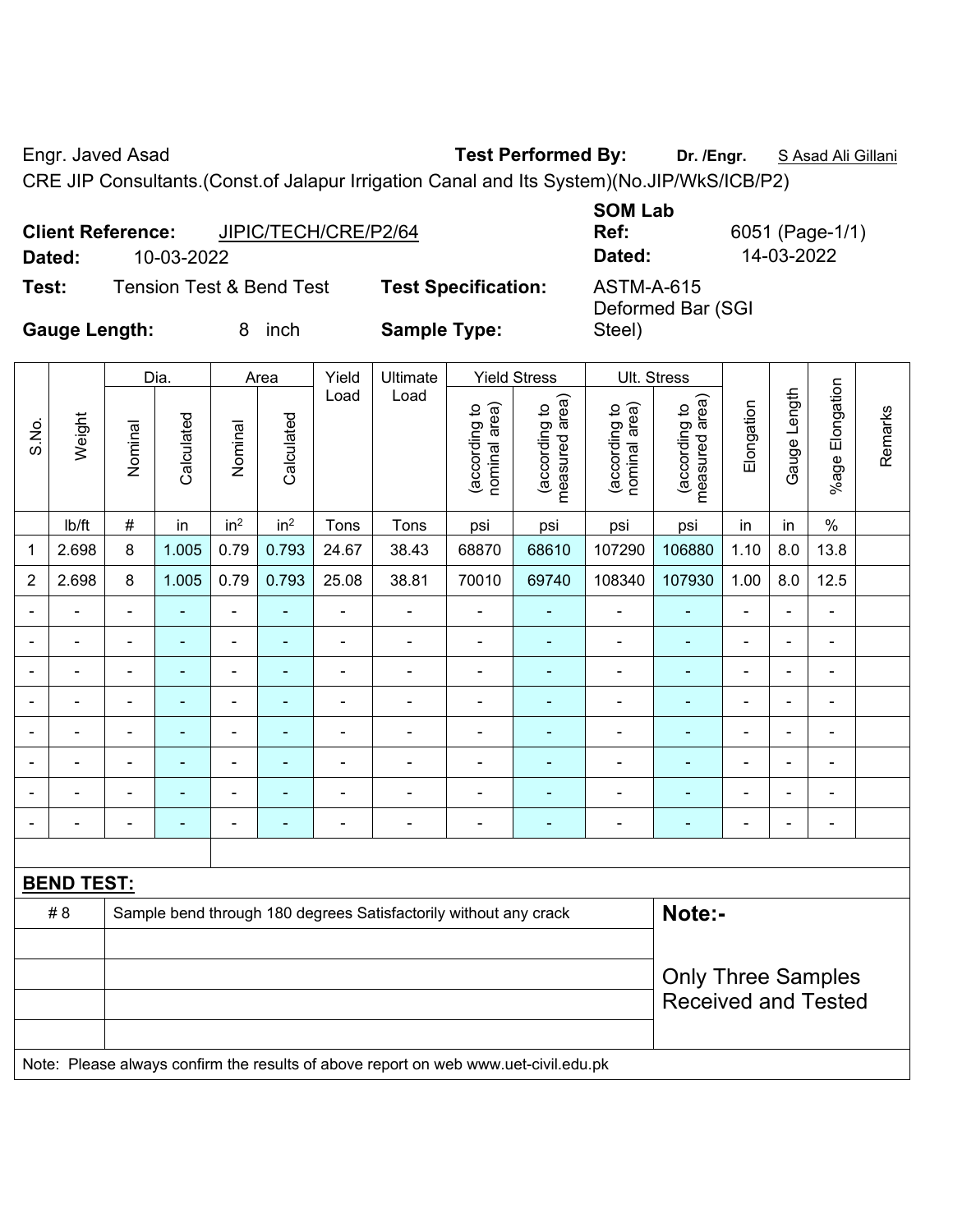Muhammad Imran Hafeez **Test Performed By:** Dr. /Engr. **Rehan Ashraf** 

Sr. Engr (Civil),WASO,PAEC,BINO Bahawalpur.

**Client Reference:** WASO-BINO-21-002

**Dated:** 11-03-2022 **Dated:** 14-03-2022

**Test:** Tension Test & Bend Test **Test Specification:** ASTM-A-615 **Gauge Length:** 8 inch **Sample Type:** Deformed Bar

|                          |                   |                | Dia.       |                 | Area            | Ult. Stress |                                                                                     |                                |                                 |                                |                                             |            |                |                       |         |
|--------------------------|-------------------|----------------|------------|-----------------|-----------------|-------------|-------------------------------------------------------------------------------------|--------------------------------|---------------------------------|--------------------------------|---------------------------------------------|------------|----------------|-----------------------|---------|
| S.No.                    | Weight            | Nominal        | Calculated | Nominal         | Calculated      | Load        | Load                                                                                | (according to<br>nominal area) | (according to<br>measured area) | nominal area)<br>(according to | (according to<br>neasured area)<br>measured | Elongation | Gauge Length   | Elongation<br>$%$ age | Remarks |
|                          | lb/ft             | $\#$           | in         | in <sup>2</sup> | in <sup>2</sup> | Tons        | Tons                                                                                | psi                            | psi                             | psi                            | psi                                         | in         | in             | $\%$                  |         |
| 1                        | 2.698             | 8              | 1.005      | 0.79            | 0.793           | 26.30       | 34.91                                                                               | 73420                          | 73150                           | 97470                          | 97100                                       | 1.30       | 8.0            | 16.3                  |         |
| 2                        | 2.696             | 8              | 1.004      | 0.79            | 0.792           | 26.40       | 35.07                                                                               | 73710                          | 73520                           | 97900                          | 97650                                       | 1.40       | 8.0            | 17.5                  |         |
| 3                        | 1.537             | 6              | 0.759      | 0.44            | 0.452           | 13.93       | 19.78                                                                               | 69850                          | 67990                           | 99130                          | 96490                                       | 1.50       | 8.0            | 18.8                  |         |
| 4                        | 1.538             | 6              | 0.759      | 0.44            | 0.452           | 13.88       | 19.80                                                                               | 69590                          | 67750                           | 99230                          | 96590                                       | 1.50       | 8.0            | 18.8                  |         |
| 5                        | 0.668             | $\overline{4}$ | 0.500      | 0.20            | 0.196           | 6.42        | 8.79                                                                                | 70820                          | 72270                           | 96900                          | 98880                                       | 1.50       | 8.0            | 18.8                  |         |
| 6                        | 0.667             | $\overline{4}$ | 0.500      | 0.20            | 0.196           | 6.44        | 8.77                                                                                | 71040                          | 72490                           | 96670                          | 98650                                       | 1.30       | 8.0            | 16.3                  |         |
| $\blacksquare$           |                   | $\blacksquare$ | ÷,         | ÷,              |                 | ÷,          | ÷                                                                                   | $\blacksquare$                 |                                 | ÷                              | $\blacksquare$                              | ä,         |                | ä,                    |         |
|                          |                   |                |            |                 |                 |             |                                                                                     |                                |                                 |                                |                                             |            |                | $\blacksquare$        |         |
|                          |                   |                |            |                 |                 |             |                                                                                     | $\blacksquare$                 |                                 |                                |                                             |            |                | $\blacksquare$        |         |
| $\overline{\phantom{a}}$ |                   | $\blacksquare$ | ä,         | -               | ٠               | -           | ÷                                                                                   | $\blacksquare$                 | ÷                               |                                | ÷                                           |            | $\blacksquare$ | $\blacksquare$        |         |
|                          |                   |                |            |                 |                 |             |                                                                                     |                                |                                 |                                |                                             |            |                |                       |         |
|                          | <b>BEND TEST:</b> |                |            |                 |                 |             |                                                                                     |                                |                                 |                                |                                             |            |                |                       |         |
|                          | #8                |                |            |                 |                 |             | Sample bend through 180 degrees Satisfactorily without any crack                    |                                |                                 |                                | Note:-                                      |            |                |                       |         |
|                          | #6                |                |            |                 |                 |             | Sample bend through 180 degrees Satisfactorily without any crack                    |                                |                                 |                                |                                             |            |                |                       |         |
|                          | #4                |                |            |                 |                 |             | Sample bend through 180 degrees Satisfactorily without any crack                    |                                |                                 |                                | <b>Only Nine Samples</b>                    |            |                |                       |         |
|                          |                   |                |            |                 |                 |             |                                                                                     |                                |                                 |                                | <b>Received and Tested</b>                  |            |                |                       |         |
|                          |                   |                |            |                 |                 |             |                                                                                     |                                |                                 |                                |                                             |            |                |                       |         |
|                          |                   |                |            |                 |                 |             | Note: Please always confirm the results of above report on web www.uet-civil.edu.pk |                                |                                 |                                |                                             |            |                |                       |         |

**SOM Lab Ref:** 6052 (Page-1/1)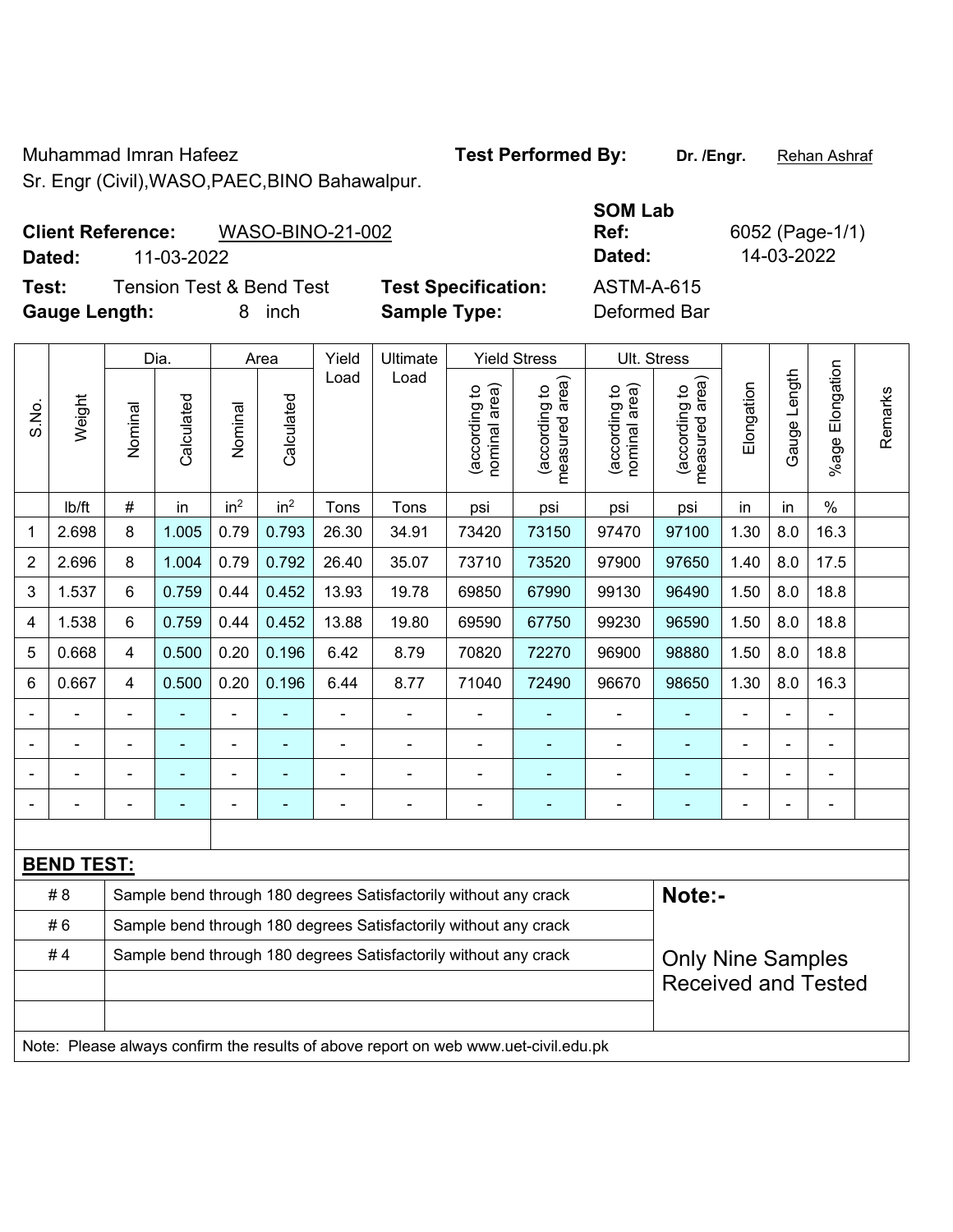M. Muneeb **Test Performed By:** Dr. /Engr. **Rehan Ashraf** 

Planning & Coodination Engr. REDO Engg & Construction Pvt.Ltd.

| <b>Client Reference:</b><br>Nil<br>14-03-2022<br>Dated:                      |                                                   | <b>SOM Lab</b><br>Ref:<br>Dated: | 6053 (Page-1<br>14-03-2022 |
|------------------------------------------------------------------------------|---------------------------------------------------|----------------------------------|----------------------------|
| <b>Tension Test &amp; Bend Test</b><br>Test:<br><b>Gauge Length:</b><br>inch | <b>Test Specification:</b><br><b>Sample Type:</b> | ASTM-A-615<br>Deformed Bar       |                            |

|                |                   | Dia.<br>Yield<br>Ultimate<br><b>Yield Stress</b><br>Area |                |                              |                 |                |                                                                                     |                               |                                 |                                | <b>Ult. Stress</b>              |                          |                |                              |         |
|----------------|-------------------|----------------------------------------------------------|----------------|------------------------------|-----------------|----------------|-------------------------------------------------------------------------------------|-------------------------------|---------------------------------|--------------------------------|---------------------------------|--------------------------|----------------|------------------------------|---------|
| S.No.          | Weight            | Nominal                                                  | Calculated     | Nominal                      | Calculated      | Load           | Load                                                                                | nominal area)<br>according to | measured area)<br>(according to | (according to<br>nominal area) | (according to<br>measured area) | Elongation               | Gauge Length   | Elongation<br>%age l         | Remarks |
|                | lb/ft             | $\#$                                                     | in             | in <sup>2</sup>              | in <sup>2</sup> | Tons           | Tons                                                                                | psi                           | psi                             | psi                            | psi                             | in                       | in             | $\%$                         |         |
| 1              | 1.051             | 5                                                        | 0.627          | 0.31                         | 0.309           | 9.19           | 13.10                                                                               | 65420                         | 65630                           | 93190                          | 93490                           | 1.30                     | 8.0            | 16.3                         |         |
| $\overline{2}$ | 1.049             | 5                                                        | 0.626          | 0.31                         | 0.308           | 9.38           | 13.17                                                                               | 66720                         | 67160                           | 93700                          | 94310                           | 1.40                     | 8.0            | 17.5                         |         |
|                |                   |                                                          |                | L,                           |                 |                | L,                                                                                  |                               |                                 |                                |                                 |                          |                | ä,                           |         |
|                |                   |                                                          |                | ÷,                           |                 | Ē,             | ÷                                                                                   | $\blacksquare$                |                                 | $\blacksquare$                 | ä,                              | Ē,                       | $\blacksquare$ | $\blacksquare$               |         |
| $\overline{a}$ |                   |                                                          |                |                              |                 |                |                                                                                     | $\overline{\phantom{0}}$      |                                 |                                | $\blacksquare$                  | $\blacksquare$           | ÷              | ۰                            |         |
| $\overline{a}$ |                   |                                                          |                | $\qquad \qquad \blacksquare$ |                 |                |                                                                                     | $\overline{\phantom{0}}$      | ۰                               | ۰                              | ۳                               | ÷,                       | ÷.             | $\qquad \qquad \blacksquare$ |         |
| $\blacksquare$ | $\blacksquare$    | $\blacksquare$                                           | $\blacksquare$ | $\overline{\phantom{0}}$     | ۰               | $\blacksquare$ | $\blacksquare$                                                                      | $\overline{\phantom{a}}$      | ٠                               | ٠                              | $\blacksquare$                  | $\blacksquare$           | $\blacksquare$ | $\qquad \qquad \blacksquare$ |         |
| $\blacksquare$ |                   | $\blacksquare$                                           | $\blacksquare$ | $\overline{\phantom{0}}$     | $\blacksquare$  | $\overline{a}$ | Ē,                                                                                  | ä,                            | ä,                              | $\blacksquare$                 | ä,                              | $\overline{a}$           | $\blacksquare$ | $\blacksquare$               |         |
|                |                   |                                                          |                | -                            |                 |                | ÷                                                                                   | $\blacksquare$                |                                 | $\blacksquare$                 | ÷,                              | Ē,                       |                | $\blacksquare$               |         |
|                |                   |                                                          |                | -                            |                 |                |                                                                                     | $\blacksquare$                |                                 |                                | ۳                               | $\overline{\phantom{a}}$ |                | $\qquad \qquad \blacksquare$ |         |
|                |                   |                                                          |                |                              |                 |                |                                                                                     |                               |                                 |                                |                                 |                          |                |                              |         |
|                | <b>BEND TEST:</b> |                                                          |                |                              |                 |                |                                                                                     |                               |                                 |                                |                                 |                          |                |                              |         |
|                | #5                |                                                          |                |                              |                 |                | Sample bend through 180 degrees Satisfactorily without any crack                    |                               |                                 |                                | Note:-                          |                          |                |                              |         |
|                |                   |                                                          |                |                              |                 |                |                                                                                     |                               |                                 |                                |                                 |                          |                |                              |         |
|                |                   |                                                          |                |                              |                 |                |                                                                                     |                               |                                 |                                | <b>Only Three Samples</b>       |                          |                |                              |         |
|                |                   |                                                          |                |                              |                 |                |                                                                                     |                               |                                 |                                | <b>Received and Tested</b>      |                          |                |                              |         |
|                |                   |                                                          |                |                              |                 |                |                                                                                     |                               |                                 |                                |                                 |                          |                |                              |         |
|                |                   |                                                          |                |                              |                 |                | Note: Please always confirm the results of above report on web www.uet-civil.edu.pk |                               |                                 |                                |                                 |                          |                |                              |         |

*(1)*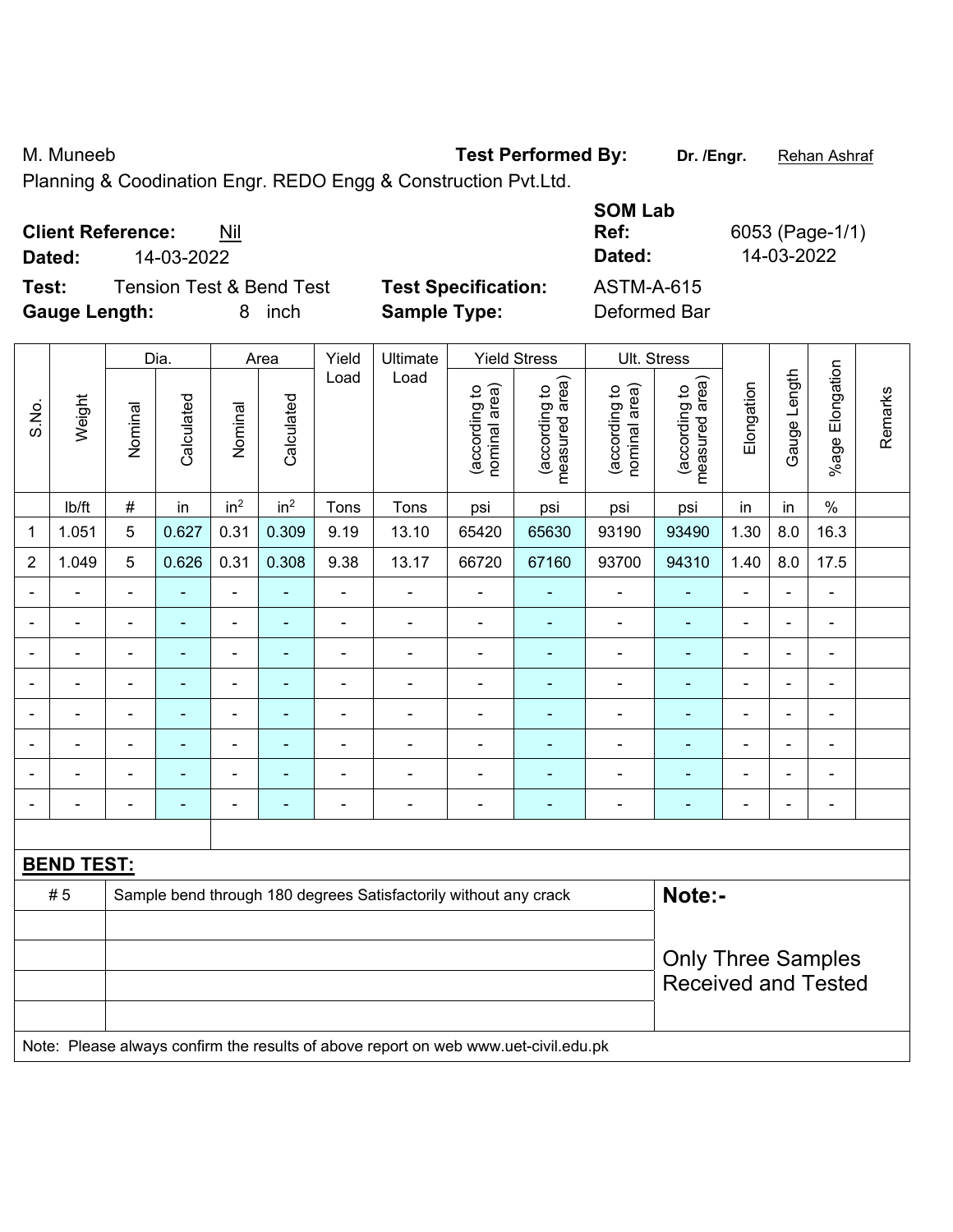Muhammad Shahbaz **Test Performed By: Dr. /Engr.** S.Asad Ali Gillani Imperium Hospitality (Pvt) Ltd. Lahore.

## **Client Reference:** IHPL/Steel/0178 **Dated:** 12-03-2022 **Dated:** 14-03-2022

**Test:** Tension Test & Bend Test **Test Specification:** ASTM-A-615

**Gauge Length:** 8 inch **Sample Type:** Deformed Bar

**SOM Lab Ref:** 6054 (Page-1/1)

|                |                      |                                                                                     | Dia.                     |                 | Area                     | Ult. Stress    |                                                                  |                                |                                             |                                |                                 |                |                |                          |         |
|----------------|----------------------|-------------------------------------------------------------------------------------|--------------------------|-----------------|--------------------------|----------------|------------------------------------------------------------------|--------------------------------|---------------------------------------------|--------------------------------|---------------------------------|----------------|----------------|--------------------------|---------|
| S.No.          | Weight               | Nominal                                                                             | Calculated               | Nominal         | Calculated               | Load           | Load                                                             | nominal area)<br>(according to | (according to<br>measured area)<br>measured | (according to<br>nominal area) | measured area)<br>(according to | Elongation     | Gauge Length   | Elongation<br>$%$ age    | Remarks |
|                | Ib/ft                | #                                                                                   | in                       | in <sup>2</sup> | in <sup>2</sup>          | Tons           | Tons                                                             | psi                            | psi                                         | psi                            | psi                             | in             | in             | $\%$                     |         |
| 1              | 1.485                | 6                                                                                   | 0.745                    | 0.44            | 0.436                    | 13.20          | 18.76                                                            | 66170                          | 66780                                       | 94020                          | 94880                           | 1.30           | 8.0            | 16.3                     |         |
| $\overline{2}$ | 1.452                | 6                                                                                   | 0.737                    | 0.44            | 0.427                    | 12.69          | 18.76                                                            | 63620                          | 65550                                       | 94020                          | 96880                           | 1.30           | 8.0            | 16.3                     |         |
| 3              | 1.486                | 6                                                                                   | 0.746                    | 0.44            | 0.437                    | 13.00          | 18.65                                                            | 65150                          | 65600                                       | 93510                          | 94150                           | 1.40           | 8.0            | 17.5                     |         |
|                |                      | $\blacksquare$                                                                      |                          |                 |                          |                |                                                                  |                                |                                             |                                |                                 |                |                | ۰                        |         |
|                |                      |                                                                                     |                          | ÷,              | $\overline{\phantom{0}}$ | Ē,             | $\overline{a}$                                                   |                                | $\overline{\phantom{0}}$                    | $\overline{\phantom{0}}$       | ۳                               |                | $\blacksquare$ | $\overline{\phantom{a}}$ |         |
|                |                      | $\blacksquare$                                                                      |                          |                 | ٠                        | $\blacksquare$ |                                                                  | $\blacksquare$                 | ٠                                           | $\overline{a}$                 | $\blacksquare$                  |                | ÷              | $\overline{\phantom{a}}$ |         |
|                |                      | $\blacksquare$                                                                      | $\blacksquare$           | ÷,              | $\blacksquare$           | $\blacksquare$ | $\blacksquare$                                                   | $\blacksquare$                 | $\blacksquare$                              | $\qquad \qquad \blacksquare$   | $\blacksquare$                  | $\blacksquare$ | ä,             | $\blacksquare$           |         |
|                |                      |                                                                                     | $\blacksquare$           |                 |                          |                |                                                                  | $\overline{\phantom{a}}$       | $\blacksquare$                              | $\blacksquare$                 | $\blacksquare$                  |                | $\blacksquare$ | $\blacksquare$           |         |
|                |                      |                                                                                     |                          |                 |                          |                |                                                                  |                                |                                             |                                |                                 |                |                | $\blacksquare$           |         |
|                |                      |                                                                                     |                          |                 |                          |                |                                                                  |                                |                                             |                                |                                 |                | ÷              | $\overline{\phantom{a}}$ |         |
|                | <b>Witnessed By:</b> |                                                                                     |                          |                 |                          |                | Engr.Rafi Ullah (IHPL) & Ali Hussnain Khan (K.B)                 |                                |                                             |                                |                                 |                |                |                          |         |
|                | <b>BEND TEST:</b>    |                                                                                     |                          |                 |                          |                |                                                                  |                                |                                             |                                |                                 |                |                |                          |         |
|                | #6                   |                                                                                     |                          |                 |                          |                | Sample bend through 180 degrees Satisfactorily without any crack |                                |                                             |                                | Note:-                          |                |                |                          |         |
|                | #6                   |                                                                                     |                          |                 |                          |                | Sample bend through 180 degrees Satisfactorily without any crack |                                |                                             |                                |                                 |                |                |                          |         |
|                |                      |                                                                                     | <b>Only Five Samples</b> |                 |                          |                |                                                                  |                                |                                             |                                |                                 |                |                |                          |         |
|                |                      | <b>Received and Tested</b>                                                          |                          |                 |                          |                |                                                                  |                                |                                             |                                |                                 |                |                |                          |         |
|                |                      | Note: Please always confirm the results of above report on web www.uet-civil.edu.pk |                          |                 |                          |                |                                                                  |                                |                                             |                                |                                 |                |                |                          |         |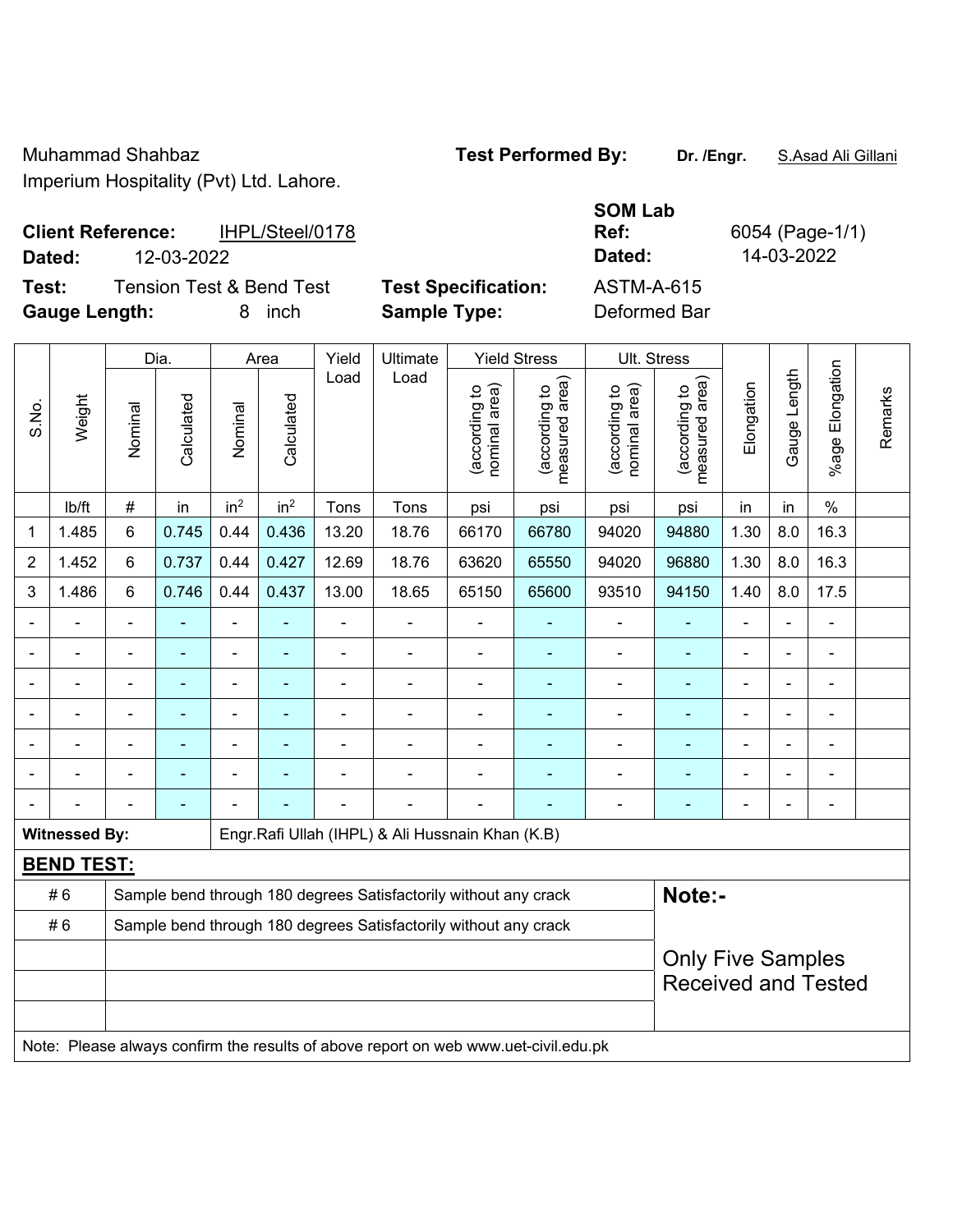Beancon Impex Pvt.Ltd. **Test Performed By:** Dr. /Engr. **S.Asad Ali Gillani** 

Fsd.(Const. Of Multi storey Bldg On Front Of Ware House At Beacon Impex Faisalabad)

**Client Reference:** Nil

**Test:** Tension Test & Bend Test **Test Specification:** ASTM-A-615 **Gauge Length:** 8 inch **Sample Type:** Deformed Bar (Kisan Steel)

**SOM Lab Ref:** 6056 (Page-1/1) **Dated:** 14-03-2022 **Dated:** 14-03-2022

|                |                   |                | Dia.                     |                              | Area            | Yield                                                            | Ultimate       |                                | <b>Yield Stress</b>             |                                | Ult. Stress                     |                |              |                       |         |
|----------------|-------------------|----------------|--------------------------|------------------------------|-----------------|------------------------------------------------------------------|----------------|--------------------------------|---------------------------------|--------------------------------|---------------------------------|----------------|--------------|-----------------------|---------|
| S.No.          | Weight            | Nominal        | Calculated               | Nominal                      | Calculated      | Load                                                             | Load           | nominal area)<br>(according to | (according to<br>measured area) | nominal area)<br>(according to | (according to<br>measured area) | Elongation     | Gauge Length | Elongation<br>$%$ age | Remarks |
|                | lb/ft             | $\#$           | in                       | in <sup>2</sup>              | in <sup>2</sup> | Tons                                                             | Tons           | psi                            | psi                             | psi                            | psi                             | in             | in           | $\%$                  |         |
| 1              | 2.521             | 8              | 0.971                    | 0.79                         | 0.741           | 21.15                                                            | 31.40          | 59050                          | 62960                           | 87650                          | 93450                           | 1.20           | 8.0          | 15.0                  |         |
| $\overline{2}$ | 2.517             | 8              | 0.971                    | 0.79                         | 0.740           | 21.17                                                            | 31.62          | 59110                          | 63100                           | 88280                          | 94240                           | 1.20           | 8.0          | 15.0                  |         |
| 3              | 1.491             | 6              | 0.747                    | 0.44                         | 0.438           | 13.86                                                            | 19.03          | 69490                          | 69810                           | 95400                          | 95830                           | 1.20           | 8.0          | 15.0                  |         |
| 4              | 1.485             | 6              | 0.745                    | 0.44                         | 0.436           | 14.02                                                            | 19.90          | 70260                          | 70900                           | 99740                          | 100650                          | 1.30           | 8.0          | 16.3                  |         |
|                |                   |                |                          | $\qquad \qquad \blacksquare$ |                 | $\blacksquare$                                                   | $\blacksquare$ | $\blacksquare$                 |                                 | $\blacksquare$                 | $\blacksquare$                  | $\blacksquare$ |              | $\blacksquare$        |         |
|                |                   |                | ä,                       | $\blacksquare$               |                 |                                                                  | $\blacksquare$ | $\blacksquare$                 | $\blacksquare$                  | $\blacksquare$                 | L.                              | $\blacksquare$ |              | ä,                    |         |
|                |                   |                |                          | ä,                           |                 |                                                                  | $\blacksquare$ | $\blacksquare$                 |                                 | $\blacksquare$                 |                                 |                |              | $\blacksquare$        |         |
|                |                   | $\blacksquare$ | $\blacksquare$           | -                            |                 |                                                                  | $\blacksquare$ | $\blacksquare$                 | ٠                               | $\blacksquare$                 | $\blacksquare$                  | ۰              |              | $\blacksquare$        |         |
|                | $\blacksquare$    |                | $\overline{\phantom{0}}$ | $\qquad \qquad \blacksquare$ | ۰               | $\blacksquare$                                                   | $\blacksquare$ | $\blacksquare$                 | ٠                               | $\blacksquare$                 | $\blacksquare$                  | $\blacksquare$ |              | $\blacksquare$        |         |
|                |                   |                |                          | -                            |                 |                                                                  |                |                                |                                 |                                |                                 | $\blacksquare$ |              | $\blacksquare$        |         |
|                |                   |                |                          |                              |                 |                                                                  |                |                                |                                 |                                |                                 |                |              |                       |         |
|                | <b>BEND TEST:</b> |                |                          |                              |                 |                                                                  |                |                                |                                 |                                |                                 |                |              |                       |         |
|                | # 8               |                |                          |                              |                 | Sample bend through 180 degrees Satisfactorily without any crack |                | Note:-                         |                                 |                                |                                 |                |              |                       |         |
|                | #6                |                |                          |                              |                 | Sample bend through 180 degrees Satisfactorily without any crack |                |                                |                                 |                                |                                 |                |              |                       |         |
|                |                   |                |                          |                              |                 |                                                                  |                |                                |                                 |                                | <b>Only Six Samples</b>         |                |              |                       |         |
|                |                   |                |                          |                              |                 |                                                                  |                |                                |                                 |                                | <b>Received and Tested</b>      |                |              |                       |         |
|                |                   |                |                          |                              |                 |                                                                  |                |                                |                                 |                                |                                 |                |              |                       |         |

Note: Please always confirm the results of above report on web www.uet-civil.edu.pk